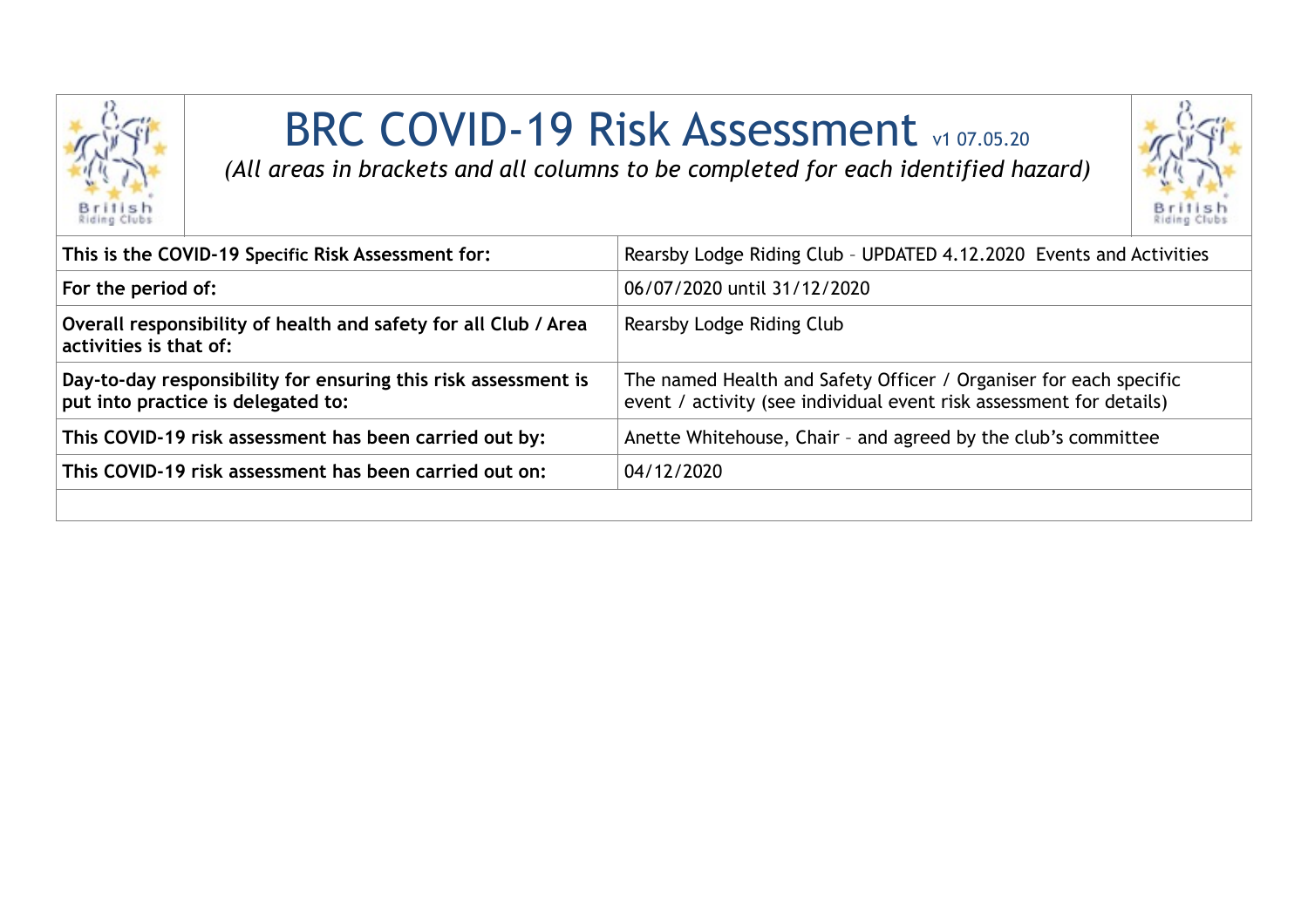| What are the<br>hazards? | harmed? | Who might be $\vert$ How might they<br>be harmed? | What are you already doing? | Do you need to do<br>anything else to<br>manage this risk? | <b>Action</b><br>bv<br>whom? | <b>Action</b><br>bv<br>when? | Date<br>done |
|--------------------------|---------|---------------------------------------------------|-----------------------------|------------------------------------------------------------|------------------------------|------------------------------|--------------|
|                          |         |                                                   |                             |                                                            |                              |                              |              |

| Quadrille                   |                                                       |                                                                          |                                                                                                                                                                                                                                                                                                                                                                                                                                                                                                                                                       |                                                                                                           |                             |                                                   |  |
|-----------------------------|-------------------------------------------------------|--------------------------------------------------------------------------|-------------------------------------------------------------------------------------------------------------------------------------------------------------------------------------------------------------------------------------------------------------------------------------------------------------------------------------------------------------------------------------------------------------------------------------------------------------------------------------------------------------------------------------------------------|-----------------------------------------------------------------------------------------------------------|-----------------------------|---------------------------------------------------|--|
| Number of<br>people on site | <b>Riders</b><br><b>Trainers</b><br><b>Volunteers</b> | COVID-19<br>through<br>airborne or<br>droplet<br>transmission            | By the spread of Riders to ride in a group of max 12<br>Riders to use hand sanitiser before<br>entering the venue<br>Riders to ride at 1 metre plus distance<br>at all times<br>Trainer to comply with and enforce the 1<br>metre plus distance at all times and in<br>all exercises<br>Max 1 helper to attend<br>Maintain log of attendees, including<br>names and contact details on track and<br>trace form. Retain it for 6 months<br>Liaise with venue and ensure mutual<br>awareness of each other's risk<br>assessments and Covid19 procedures | Ensure that<br>only those<br>expected are<br>admitted to<br>the training                                  | Organiser<br><b>Trainer</b> | <b>Before</b><br>and<br>during<br>the<br>training |  |
| Communal<br>Areas           | <b>Riders</b><br><b>Trainers</b><br><b>Volunteers</b> | By the spread of $ $<br>COVID-19 via<br>touching<br>infected<br>surfaces | Provide hand sanitisers in<br>communal areas and display<br>signage to encourage its use as<br>well as frequent hand washing.<br>Use of gloves.                                                                                                                                                                                                                                                                                                                                                                                                       | All attendees to comply<br>with the Covid19<br>requirements of the<br>training venues used by<br>the club | Organiser                   | <b>During</b><br>the<br>training                  |  |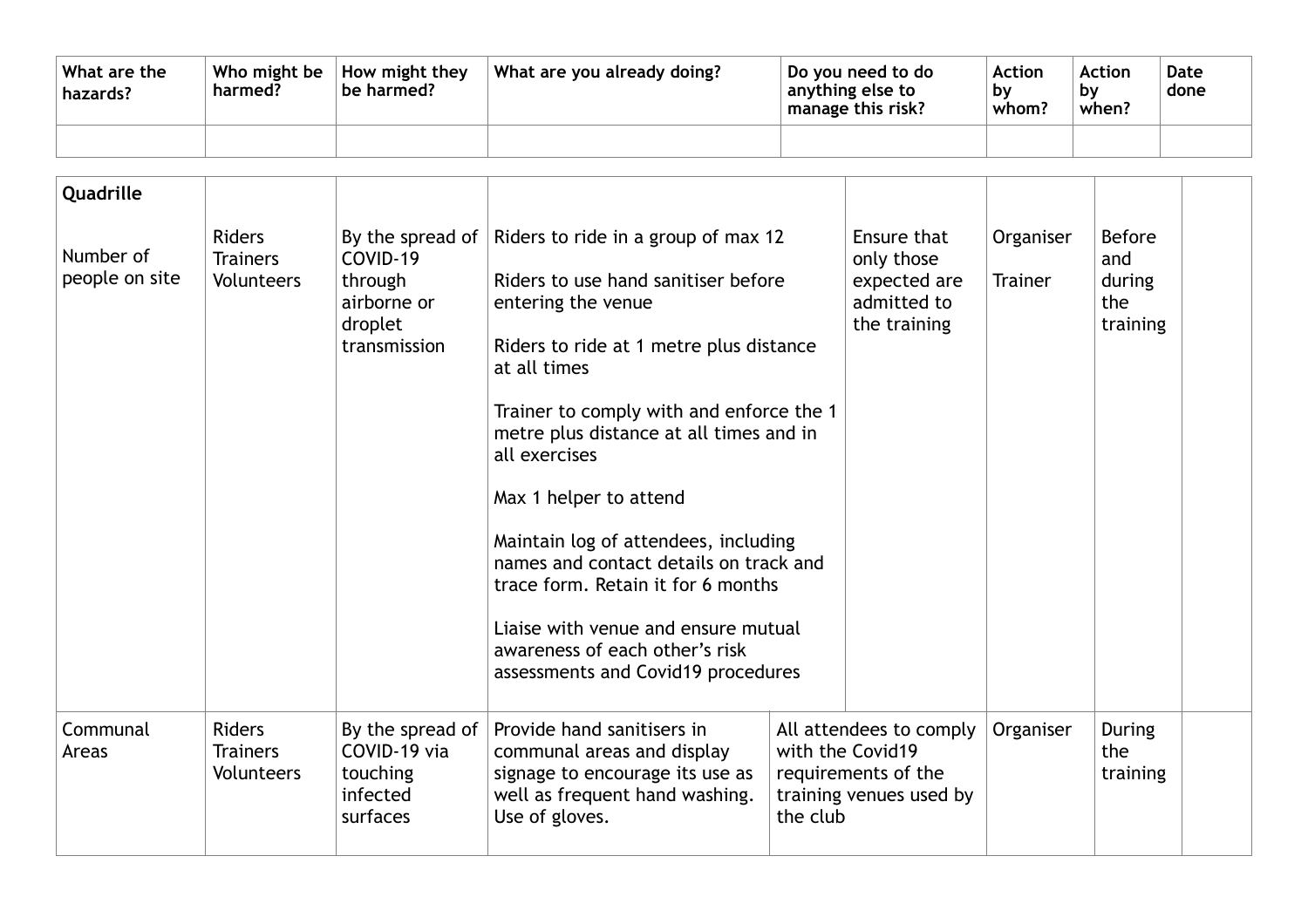| Communal<br>Equipment             | <b>Riders</b><br><b>Trainers</b><br><b>Volunteers</b>     | By the spread<br>through<br>infected<br>surfaces                                     | gloves                                                                                                                                                    | Wash and sanitise hands - and/or use                                                                                                                                                                                                                                                                                                                                                      |                              |                                                                                               | Organiser<br><b>Trainer</b> | <b>During</b><br>the<br>training     |  |
|-----------------------------------|-----------------------------------------------------------|--------------------------------------------------------------------------------------|-----------------------------------------------------------------------------------------------------------------------------------------------------------|-------------------------------------------------------------------------------------------------------------------------------------------------------------------------------------------------------------------------------------------------------------------------------------------------------------------------------------------------------------------------------------------|------------------------------|-----------------------------------------------------------------------------------------------|-----------------------------|--------------------------------------|--|
| Vulnerable<br>Groups              | <b>Riders</b><br><b>Trainers</b><br><b>Volunteers</b>     | By the<br>increased<br>health risk if<br>infected                                    | Those in vulnerably groups may wish to<br>take additional precautions, such as face<br>masks. If used when riding not to be<br>attached to the riding hat |                                                                                                                                                                                                                                                                                                                                                                                           | Organiser                    | <b>Before</b><br>and<br>during<br>the<br>training                                             |                             |                                      |  |
| Infected person<br>attending      | <b>Riders</b><br><b>Trainers</b><br><b>Volunteers</b>     | By the<br>increased risk of<br>transmission                                          |                                                                                                                                                           | Anyone with a temperature or any other<br>symptoms should stay at home. All<br>attendees to check their temperature<br>before leaving home<br>Anyone, who has been in contact with<br>anyone that is displaying any symptoms<br>should stay at home<br>All attendees to let the club chair know if<br>they are diagnosed with Covid 19 during a<br>fortnight after attending the training |                              |                                                                                               | Anyone<br>diagnosed         |                                      |  |
| Level of activity                 | <b>Horses</b><br><b>Riders</b>                            | Due to being un-<br>fit or out of<br>practice after<br>lockdown                      |                                                                                                                                                           |                                                                                                                                                                                                                                                                                                                                                                                           | riders                       | Trainers and riders to<br>be mindful of the<br>likelihood of reduced<br>fitness of horses and | Riders and<br>trainers      | During<br>the<br>training<br>session |  |
| Passport and flu<br>vacc checking | <b>Riders</b><br><b>Trainers</b><br>Helpers<br>Volunteers | Due to a busy<br>area if checked<br>on site - danger<br>of increased<br>transmission | All passports to be checked                                                                                                                               |                                                                                                                                                                                                                                                                                                                                                                                           | electronically<br>in advance | Organiser                                                                                     | $\ln$<br>advance            |                                      |  |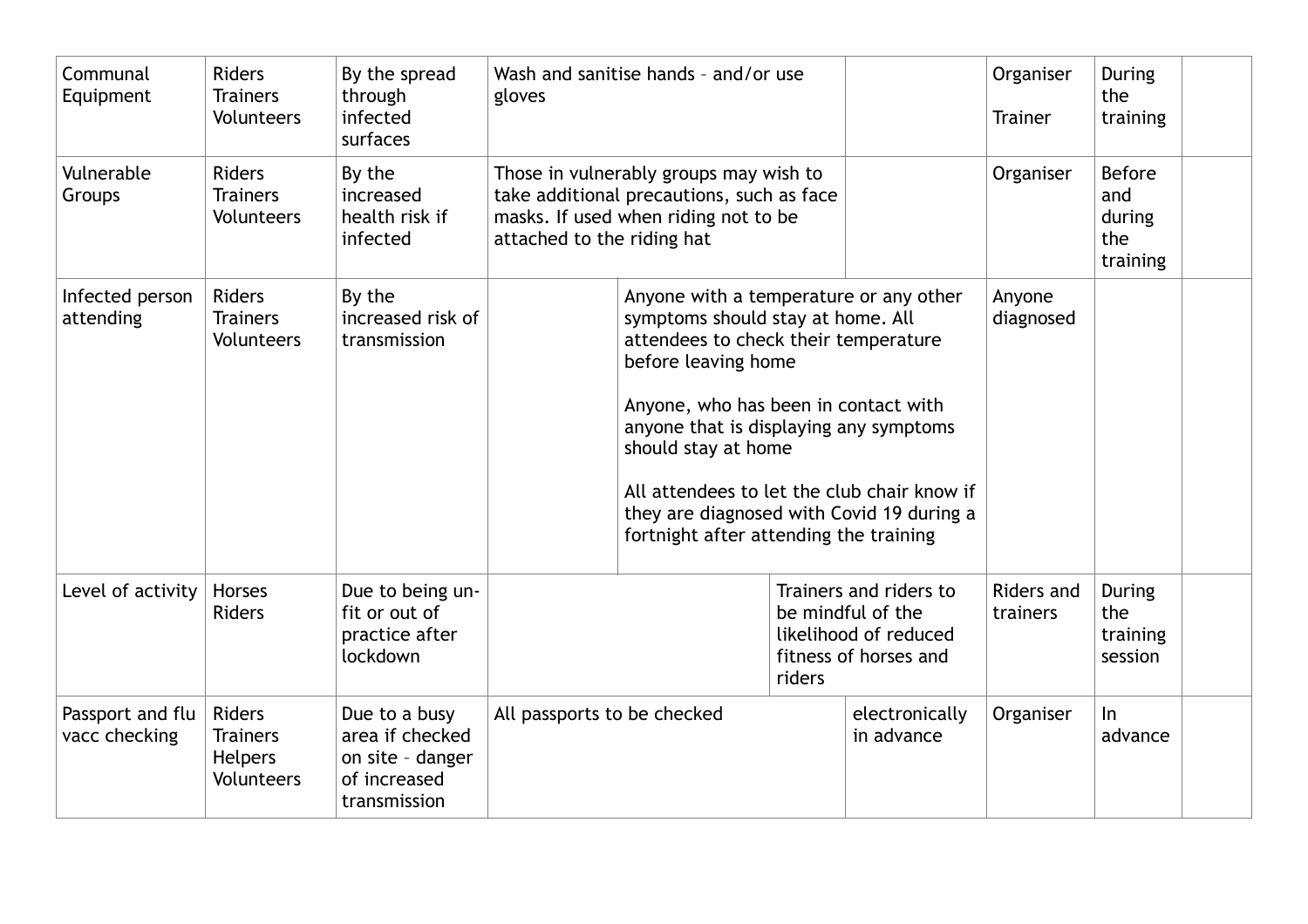| Event money<br>and paperwork                | <b>Riders</b><br><b>Trainers</b><br>Volunteers   | Due to an<br>increased risk of<br>transmission by<br>handling<br>physical items           | Any paperwork to be completed in<br>advance<br>Payments to be made by attendees in<br>advance on line or by cheque |                                                                                                                                                                                                                                                                                                                            | All attendees<br>to be checked<br>in at the<br>training<br>session | Organiser               | $\ln$<br>advance |  |
|---------------------------------------------|--------------------------------------------------|-------------------------------------------------------------------------------------------|--------------------------------------------------------------------------------------------------------------------|----------------------------------------------------------------------------------------------------------------------------------------------------------------------------------------------------------------------------------------------------------------------------------------------------------------------------|--------------------------------------------------------------------|-------------------------|------------------|--|
| Non-<br>Compliance<br>with H&S<br>protocols |                                                  | By people<br>ignoring or<br>being un-aware<br>the events<br>control<br>measures           |                                                                                                                    | All participants to be given a copy<br>of this risk assessment with a<br>statement that if they attend, they<br>agree to comply.<br>Any non-compliance to be<br>addressed on the day as required<br>Any attendee not complying after a<br>request will be asked to leave<br>BRC will be informed of any non-<br>compliance |                                                                    | Organiser<br>Club chair | $\ln$<br>advance |  |
| Methods of<br>communication                 | <b>Not</b><br>applicable at<br>training<br>event | By sharing<br>radios etc<br>amongst<br>different people<br>or by face-to-<br>face contact |                                                                                                                    |                                                                                                                                                                                                                                                                                                                            |                                                                    |                         |                  |  |
| Busy areas of<br>the site                   | <b>Not</b><br>applicable at<br>training<br>event | Due to<br>increased<br>proximity of<br>people in a<br>smaller area                        |                                                                                                                    |                                                                                                                                                                                                                                                                                                                            |                                                                    |                         |                  |  |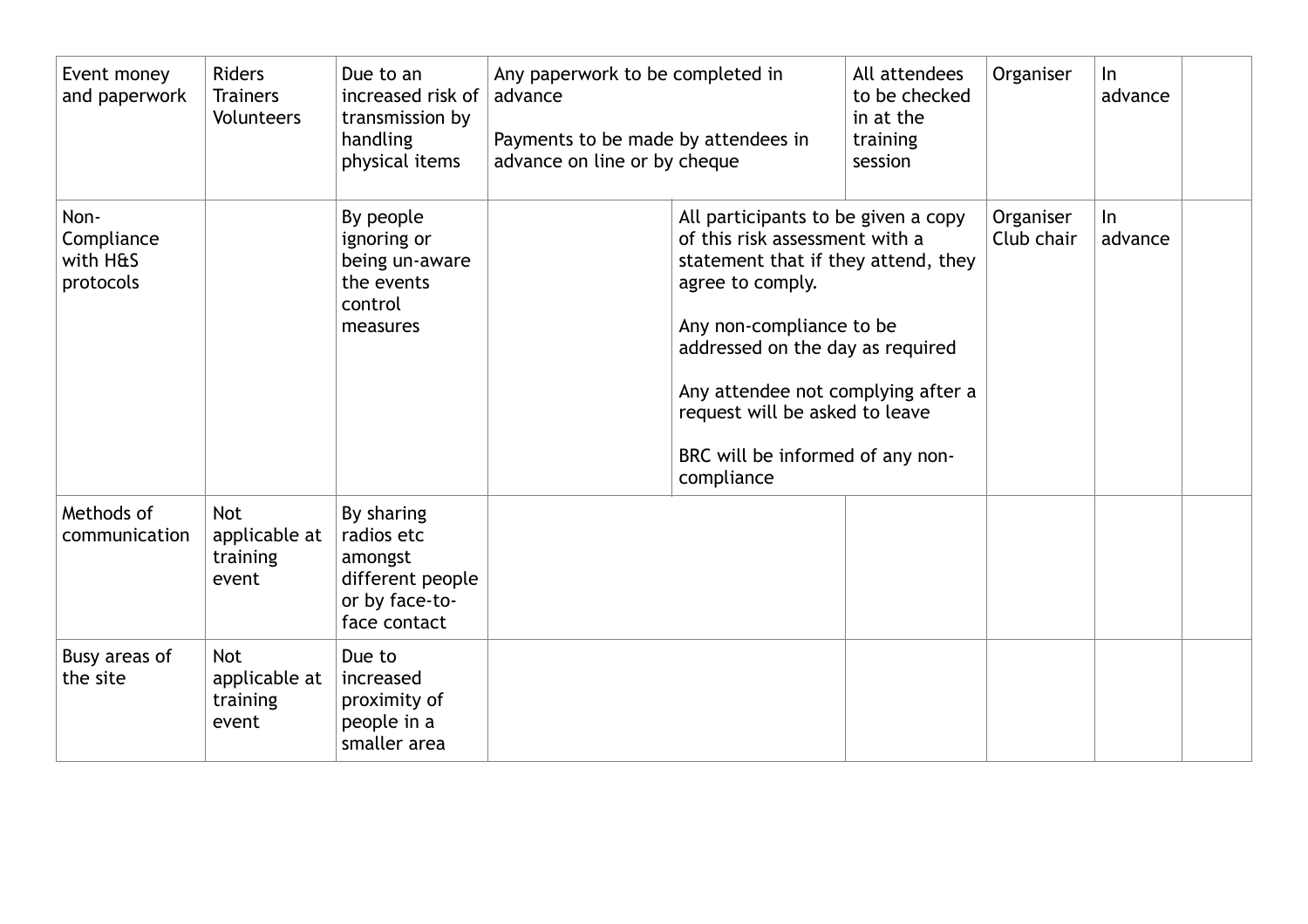| Declarations /<br>secretary's area                          | <b>Not</b><br>applicable at<br>training<br>event | Due to<br>increased<br>proximity of<br>people and<br>transfer of<br>equipment |  |  |  |
|-------------------------------------------------------------|--------------------------------------------------|-------------------------------------------------------------------------------|--|--|--|
| Catering<br>facilities                                      | <b>Not</b><br>applicable at<br>training<br>event | Due to<br>increased<br>proximity of<br>people using<br>one service            |  |  |  |
| Scoreboards                                                 | <b>Not</b><br>applicable at<br>training<br>event | Due to<br>increased<br>proximity of<br>people wanting<br>to see scores        |  |  |  |
| Presentations                                               | Not<br>applicable at<br>training<br>event        | Due to<br>increased<br>proximity of<br>people and<br>transfer of<br>rosettes  |  |  |  |
| Groups of<br>officials -<br>scorers, control<br>box, judges | <b>Not</b><br>applicable at<br>training<br>event | Due to close<br>proximity of<br>people in a<br>small area                     |  |  |  |
| <b>Official</b><br>Photographer                             | <b>Not</b><br>applicable at<br>training<br>event | Due to a small<br>area being used<br>for viewing of<br>pictures               |  |  |  |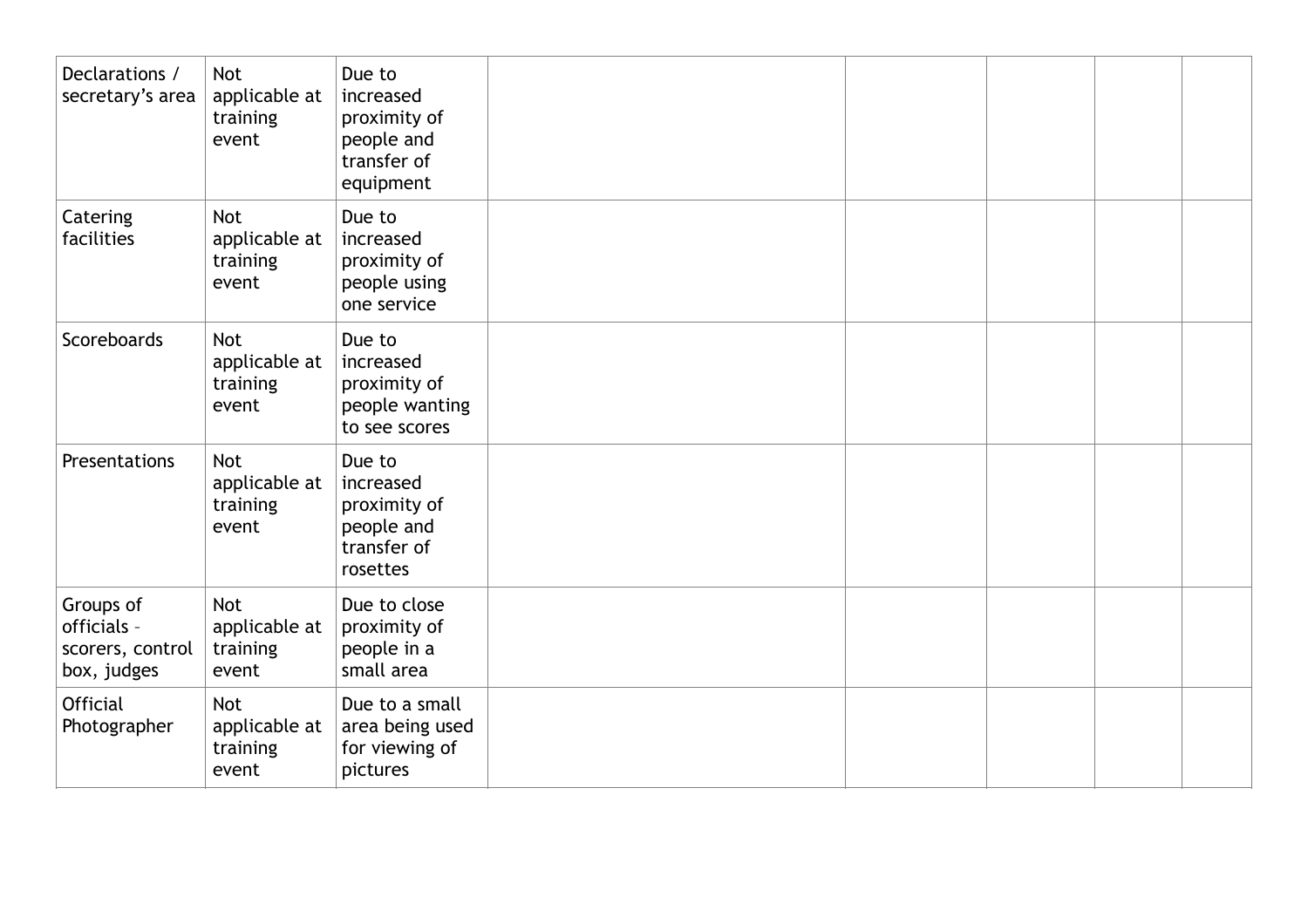| <b>Stables</b>                                        | <b>Not</b><br>applicable at<br>training<br>event                        | Due to enclosed<br>area with high<br>footfall                   |                                                                                                        |           |                          |  |
|-------------------------------------------------------|-------------------------------------------------------------------------|-----------------------------------------------------------------|--------------------------------------------------------------------------------------------------------|-----------|--------------------------|--|
| <b>PPE</b>                                            | <b>Not</b><br>applicable at<br>training<br>event                        | Due to allergies<br>or ineffective<br><b>PPE</b>                |                                                                                                        |           |                          |  |
| Chemicals used<br>for<br>disinfecting /<br>sanitising | <b>Riders</b><br><b>Trainers</b><br><b>Helpers</b><br><b>Volunteers</b> | Due to incorrect<br>use, storage or<br>disposal                 | Chemicals,<br>handtowels<br>and any other<br>potentially<br>contaminated<br>waste to be<br>disposed of | Organiser | After<br>the<br>training |  |
| Event<br>Paperwork                                    | <b>Not</b><br>applicable at<br>training<br>event                        | Due to contact<br>by multiple<br>people                         |                                                                                                        |           |                          |  |
| Numbers on an<br>arena / warm-<br>up                  | <b>Not</b><br>applicable at<br>training<br>event                        | Due to<br>increased<br>transmission in<br>an enclosed<br>area   |                                                                                                        |           |                          |  |
| Jump course<br>walks                                  | <b>Not</b><br>applicable at<br>training<br>event                        | Due to small,<br>specific route<br>for many people<br>to access |                                                                                                        |           |                          |  |